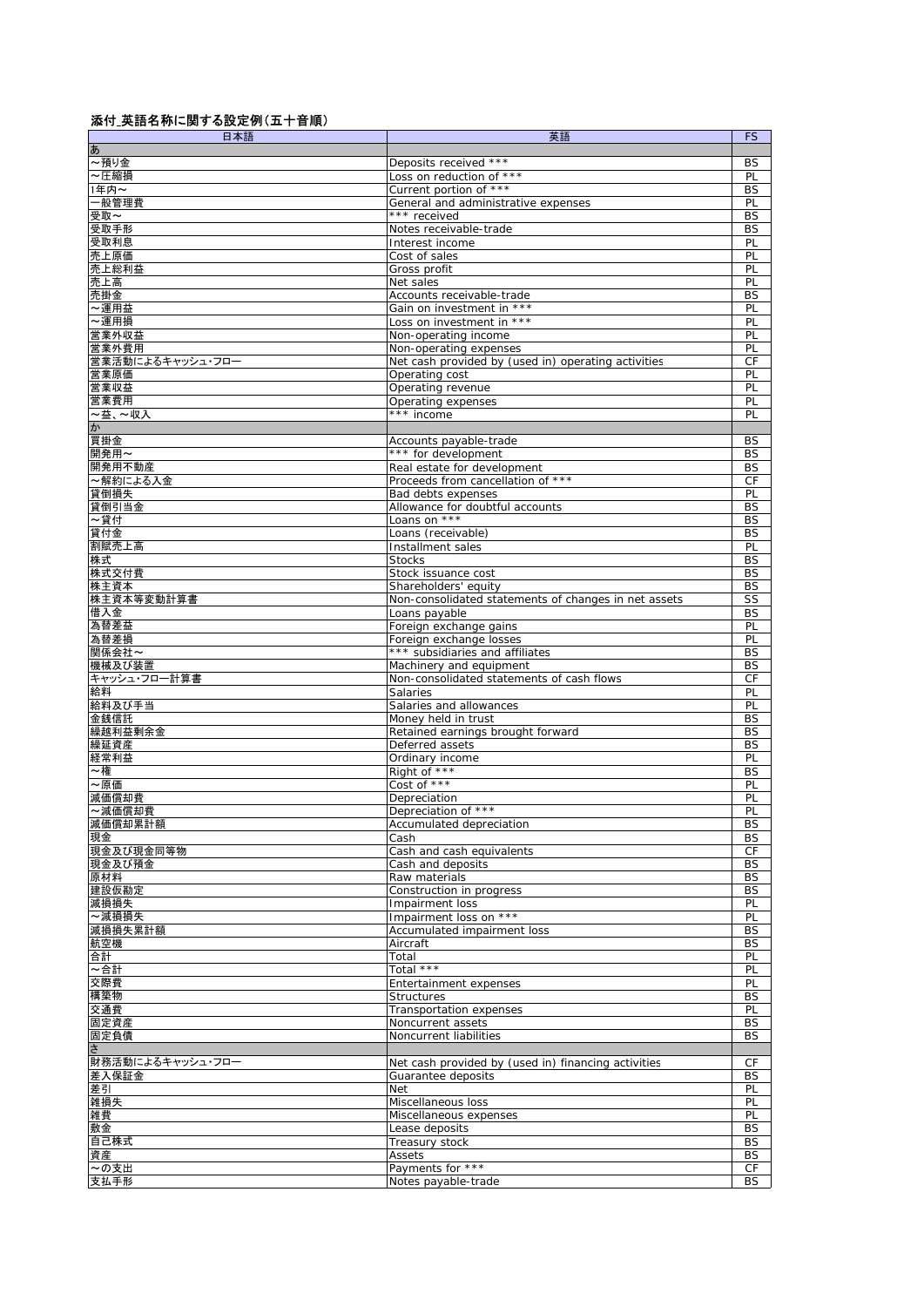| 支払利息                      | Interest expenses                                                                            | PL        |
|---------------------------|----------------------------------------------------------------------------------------------|-----------|
| 四半期キャッシュ・フロー計算書           | Non-consolidated quarterly statements of cash flows                                          | <b>CF</b> |
| 四半期損益計算書<br>四半期貸借対照表      | Non-consolidated quarterly statements of income                                              | PL        |
| 四半期連結キャッシュ・フロー計算書         | Non-consolidated quarterly balance sheets<br>Consolidated quarterly statements of cash flows | BS<br>СF  |
| 四半期連結損益計算書                | Consolidated quarterly statements of income                                                  | PL        |
| 四半期連結貸借対照表                | Consolidated quarterly balance sheets                                                        | <b>BS</b> |
| 資本金                       | Capital stock                                                                                | BS        |
| 資本準備金                     | Legal capital surplus                                                                        | <b>BS</b> |
| 資本剰余金                     | Capital surplus                                                                              | <b>BS</b> |
| 借地権                       | Leasehold right                                                                              | BS        |
| 社債                        | Bonds (payable)                                                                              | <b>BS</b> |
| 社債発行費                     | Bond issuance cost                                                                           | BS        |
| 社債発行費償却                   | Amortization of bond issuance cost                                                           | PL        |
| 車両                        | Vehicles                                                                                     | BS        |
| ~収益                       | *** revenue                                                                                  | PL        |
| 従業員賞与                     | Employees' bonuses                                                                           | PL        |
| 修繕引当金                     | Provision for repairs                                                                        | BS        |
| ~の取得(購入)による支出             | Payments for purchase of ***                                                                 | СF        |
| 純資産                       | Net assets<br>Redemption of ***                                                              | BS        |
| ~の償還<br>~償還益              |                                                                                              | CF        |
| ~償還損                      | Gain on redemption of ***<br>Loss on redemption of ***                                       | PL<br>PL  |
| ~償却額                      | Amortization of ***                                                                          | PL        |
| 小計                        | Subtotal                                                                                     | PL        |
| 少数株主持分                    | Minority interests                                                                           | <b>BS</b> |
| 商品                        | Merchandise                                                                                  | BS        |
| 商品売上原価                    | Cost of goods sold                                                                           | PL        |
| 賞与引当金                     | Provision for bonuses                                                                        | <b>BS</b> |
| ~除却損                      | Loss on retirement of ***                                                                    | PL        |
| 諸税                        | Taxes                                                                                        | PL        |
| ~処分益                      | Gain on disposal of ***                                                                      | PL        |
| ~処分損                      | Loss on disposal of ***                                                                      | PL        |
| 〜処分損益(△は益)(キャッシュ・フロー計算書)  | Loss (gain) on disposal of ***                                                               | CF        |
| ~処分による入金                  | Proceeds from disposal of ***                                                                | СF        |
| 新株予約権                     | Subscription rights to shares                                                                | <b>BS</b> |
| 新株予約権付社債                  | Bonds with subscription rights to shares                                                     | <b>BS</b> |
| 人件費                       | Personal expenses                                                                            | PL        |
| 信託受益権                     | Trust beneficiary right                                                                      | BS        |
| 製品<br>生命保険金               | Finished goods                                                                               | BS        |
| ~整理損、~清算損                 | Life insurance<br>Loss on liquidation of ***                                                 | PL<br>PL  |
| 船舶                        | Vessels                                                                                      | <b>BS</b> |
| ~の増減額(△は減少)(キャッシュ・フロー計算書) | Increase (decrease) in ***                                                                   | СF        |
| ~の増減額(△は増加)(キャッシュ・フロー計算書) | Decrease (increase) in ***                                                                   | CF        |
| ~総利益                      | *** gross profit                                                                             | PL        |
| その他                       | Other                                                                                        | PL        |
| ソフトウエア                    | Software                                                                                     | <b>BS</b> |
| 損益計算書                     | Non-consolidated statements of income                                                        | PL        |
| ~損益(△は益)(キャッシュ・フロー計算書)    | Loss (gain) on $***$                                                                         | <b>CF</b> |
| た                         |                                                                                              |           |
| 貸借対照表                     | Non-consolidated balance sheets                                                              | BS        |
| 退職給付引当金                   | Provision for retirement benefits                                                            | <b>BS</b> |
| 退職給付費用                    | Retirement benefit expenses                                                                  | PL        |
| 貸与~                       | *** for rent                                                                                 | BS        |
| 建物                        | <b>Buildings</b>                                                                             | BS        |
| たな卸資産<br>短期~              | Inventories<br>Short-term ***                                                                | BS<br>BS  |
| 地代家賃                      | Rents                                                                                        | PL        |
| 中間株主資本等変動計算書              | Non-consolidated interim statements of changes in net assets                                 | SS        |
| 中間キャッシュ・フロー計算書            | Non-consolidated interim statements of cash flows                                            | СF        |
| 中間損益計算書                   | Non-consolidated interim statements of income                                                | PL        |
| 中間貸借対照表                   | Non-consolidated interim balance sheets                                                      | BS        |
| 中間連結株主資本等変動計算書            |                                                                                              | SS        |
| 中間連結キャッシュ・フロー計算書          | Consolidated interim statements of changes in net assets                                     |           |
|                           | Consolidated interim statements of cash flows                                                | CF        |
| 中間連結損益計算書                 | Consolidated interim statements of income                                                    | PL        |
| 中間連結貸借対照表                 | Consolidated interim balance sheets                                                          | <b>BS</b> |
| 長期~                       | Long-term ***                                                                                | BS        |
| 賃金                        | Wages                                                                                        | PL        |
| 賃貸~                       | *** for rent                                                                                 | <b>BS</b> |
| 通信費                       | Communication expenses                                                                       | PL        |
| ~積立金(準備金)繰入額              | Provision of reserve for ***                                                                 | PL        |
| ~積立金(準備金)戻入額              | Reversal of reserve for ***                                                                  | PL        |
| デリバティブ                    | Derivatives                                                                                  | <b>BS</b> |
| 転換社債                      | Convertible bonds                                                                            | <b>BS</b> |
| 電話加入権                     | Telephone subscription right                                                                 | <b>BS</b> |
| 当期純利益                     | Net income                                                                                   | PL        |
| 当期変動額<br>当期未処分利益          | Changes of items during the period<br>Unappropriated retained earnings                       | SS<br>PL  |
| 投資~                       | Investment to ***                                                                            | BS        |
| 投資活動によるキャッシュ・フロー          | Net cash provided by (used in) investment activities<br>Allowance for investment loss        | СF        |